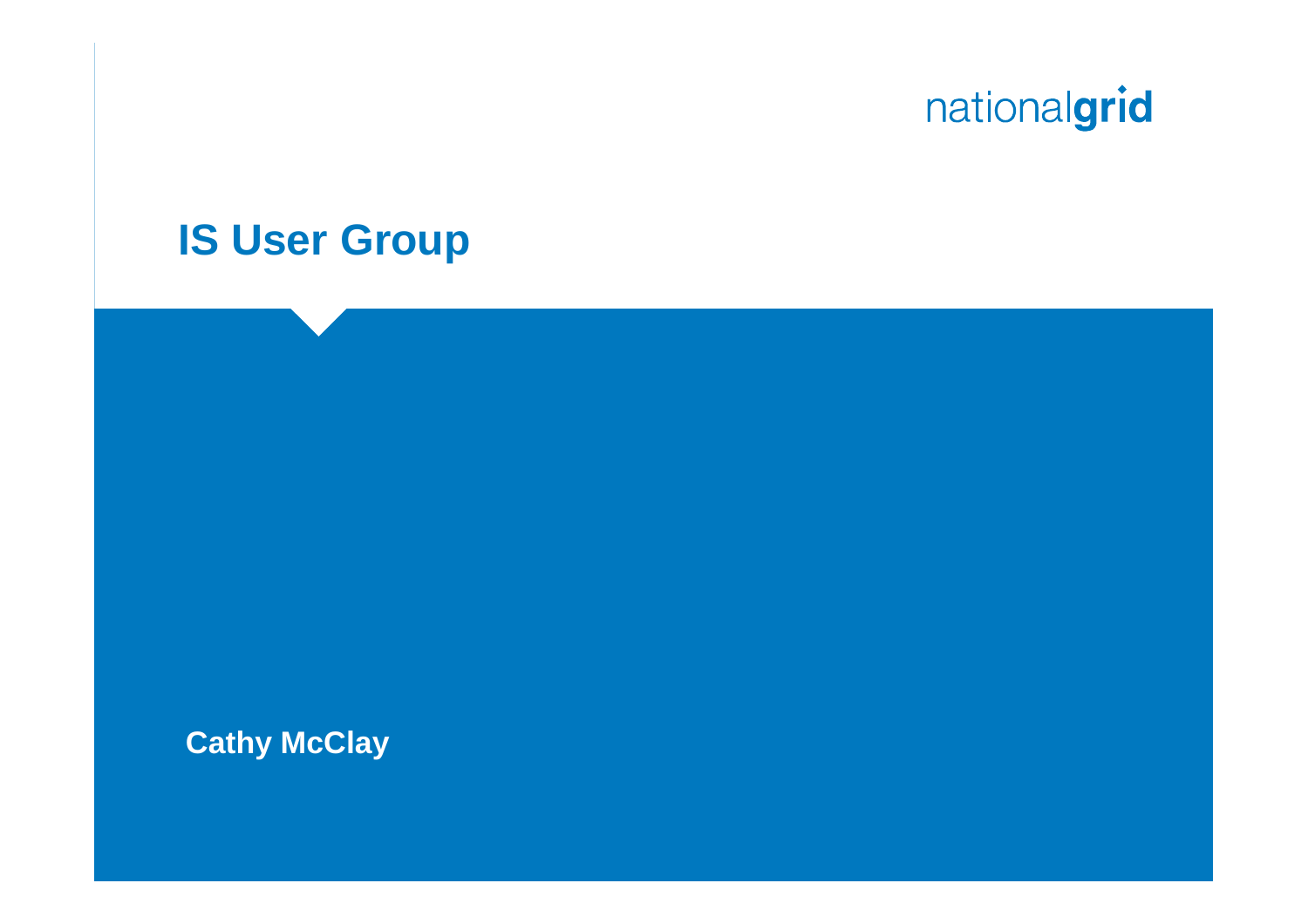### **Background**

- The industry continues to change rapidly and we use the Operational Forum to discuss how we adapting our management of the system
- This change in how we manage the system is accompanied by significant changes to our IS systems and those of the wider industry
- We have some industry meetings for specific IS projects but there is no overarching forum for considering the change in a holistic manager
- We have received feedback from industry participants that they would appreciate increased engagement on our IS projects
- Our plan is to set up an IS User Group and our commitment has been reinforced in the Forward Plan
- $\blacksquare$  In order to inform the content of the group we circulated a survey before Christmas and received over 100 responses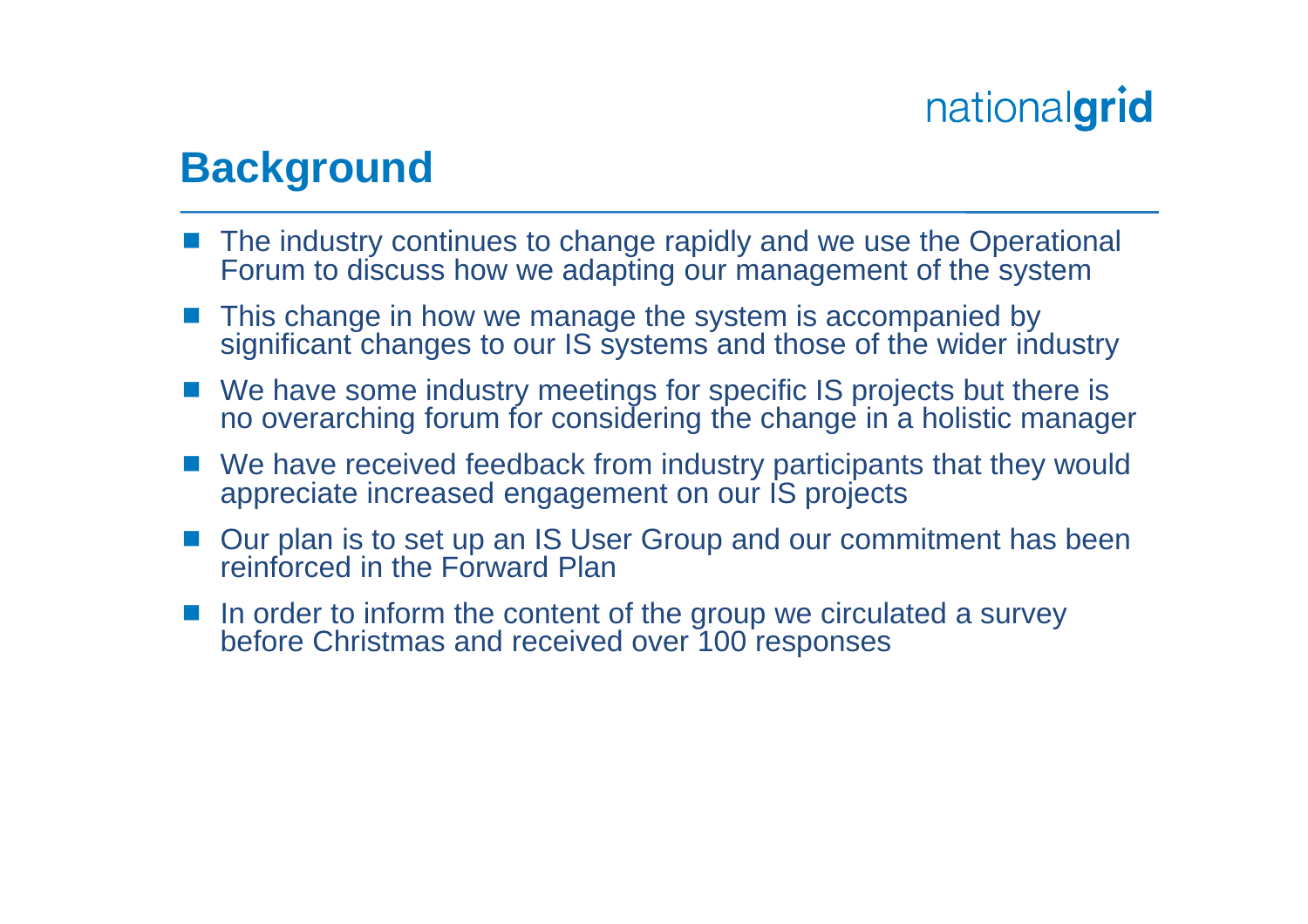### **Sample feedback**

*What is the baseline for progress on IS Projects? Where are you now?*

*You need to be more mindful of your system changes to your stakeholders businesses and processes*

*We need a better understanding of NG IS developments, scope, timing etc*

*We want greater input into NG's thinking, enabling NG to see end users' perspectives*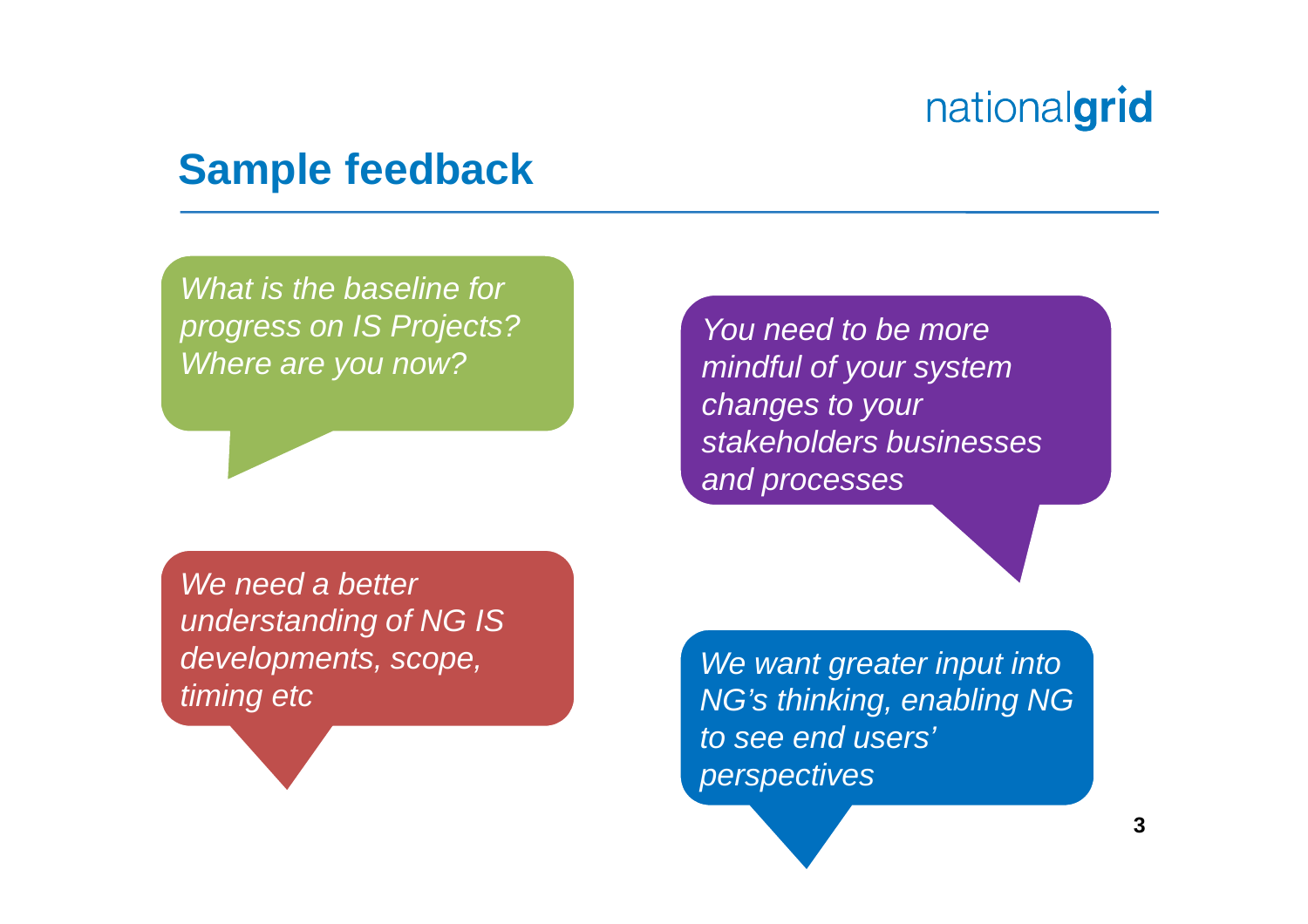## **Overview of IS User Group**

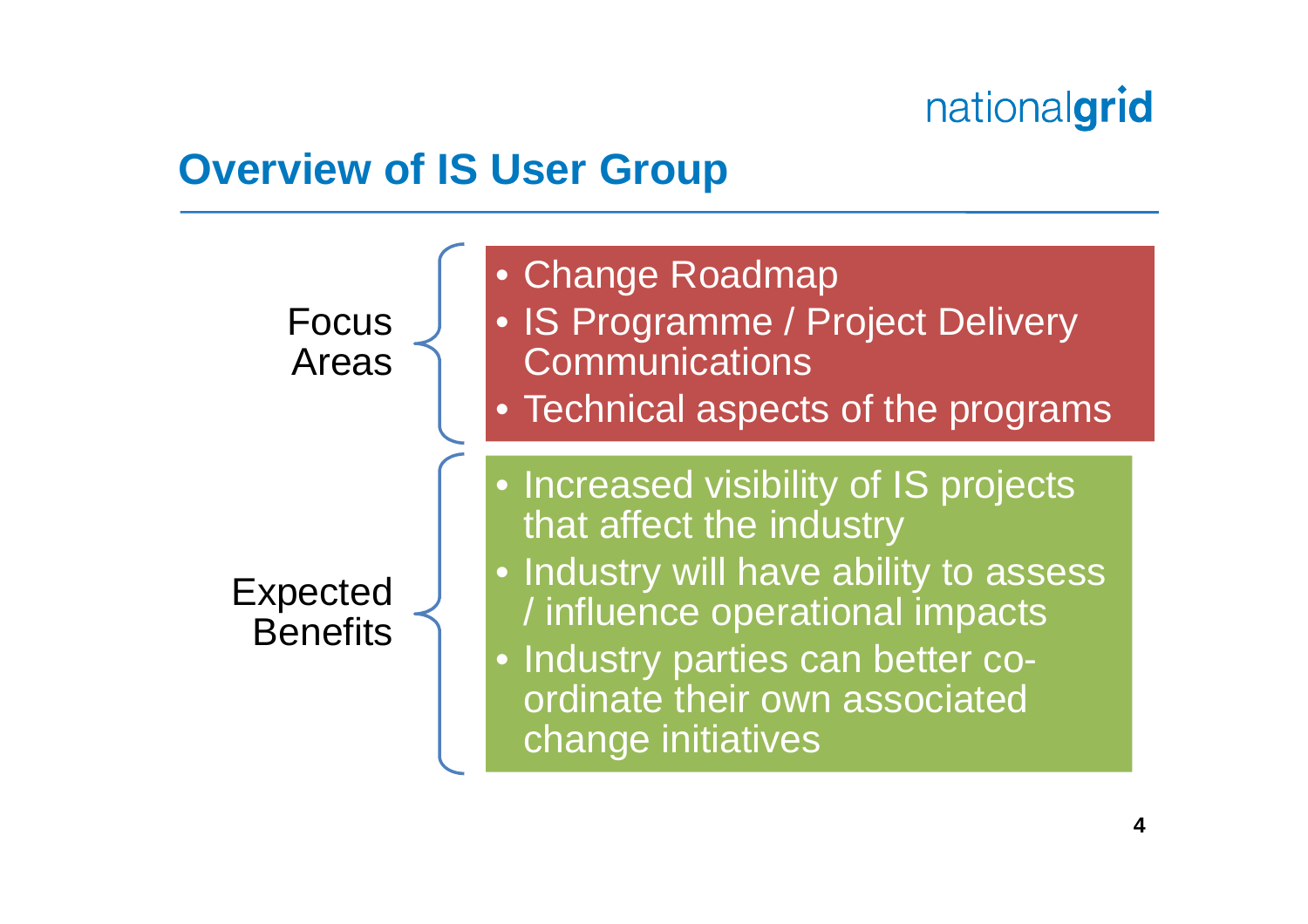### **Case for IS Change**

#### Legacy Systems

- Ageing Balancing Mechanism suite
- Inflexible and constrained balancing services systems (SRD / FCDM)
- Inability to facilitate greater involvement from smaller participants

#### Pace of Change

- Growth in embedded generation and interconnection
- European Network Codes (TERRE / General Compliance / MARI etc)
- Accelerated calls for wider access to the Balancing Mechanism
- Review of balancing services products
- DSO / Whole System
- Wider BSC / CUSC / Grid Code Modifications
- Transparency requirements

#### Future Flexibility

• Ability to respond to future requirements from Operability challenges (Frequency, Voltage, Stability, Restoration, Thermal Constraints, Interconnection, etc)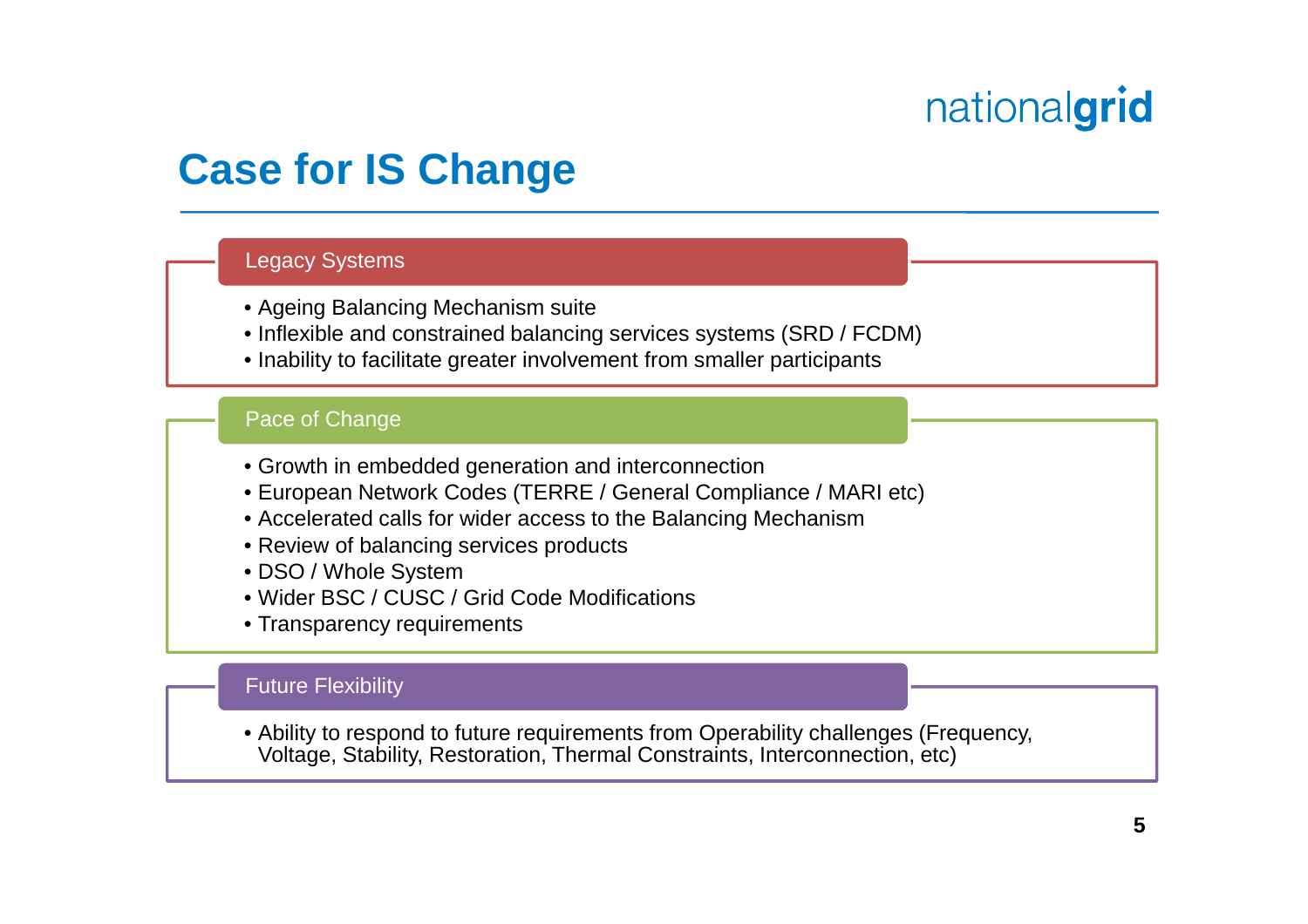### **Work streams and key systems**

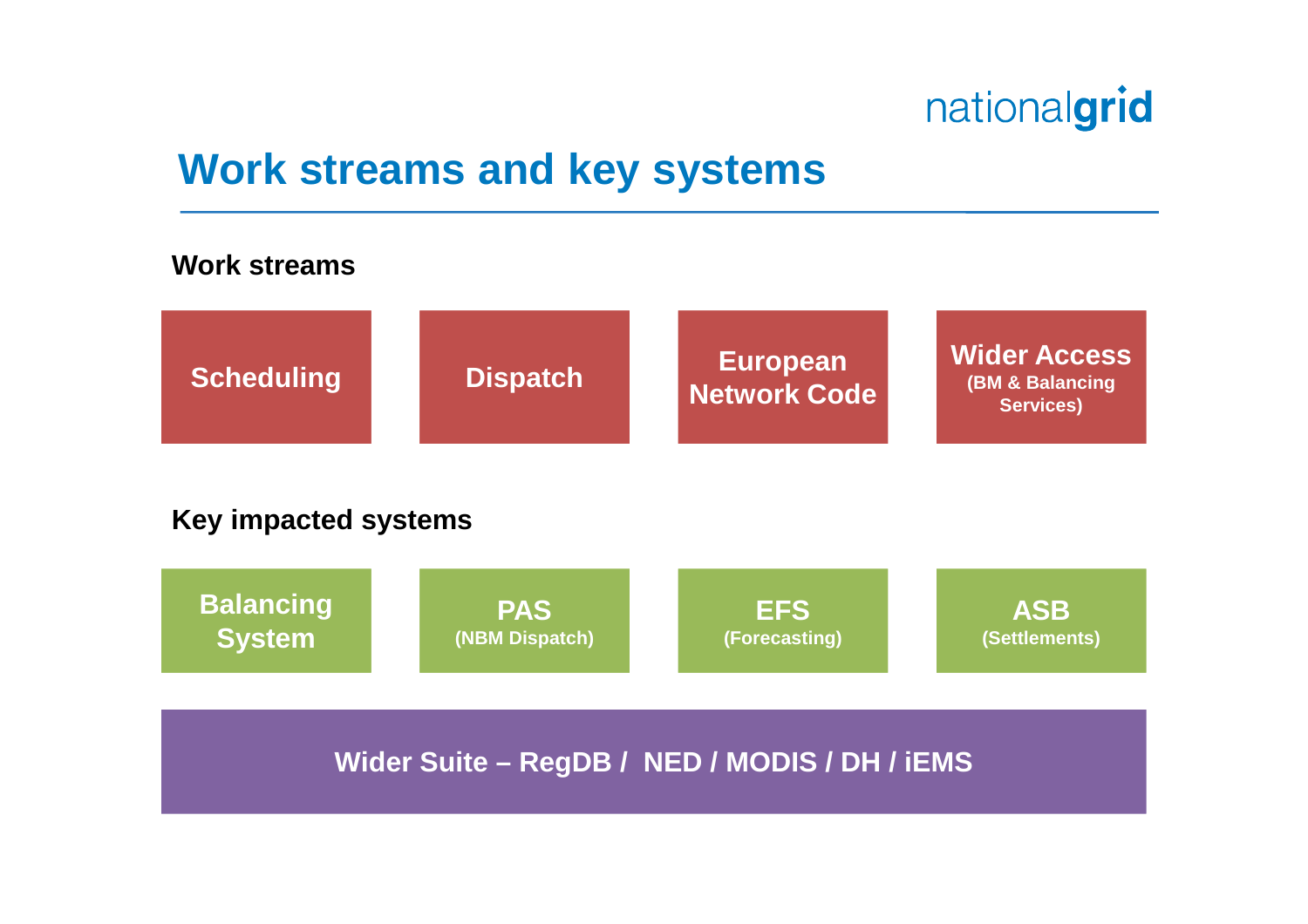### **Summary**

IS User Group has been established to deal with the increasing level of change

Focus and content has been informed by industry participants through survey and bilateral discussions

First meeting will be aligned with the next Operational Forum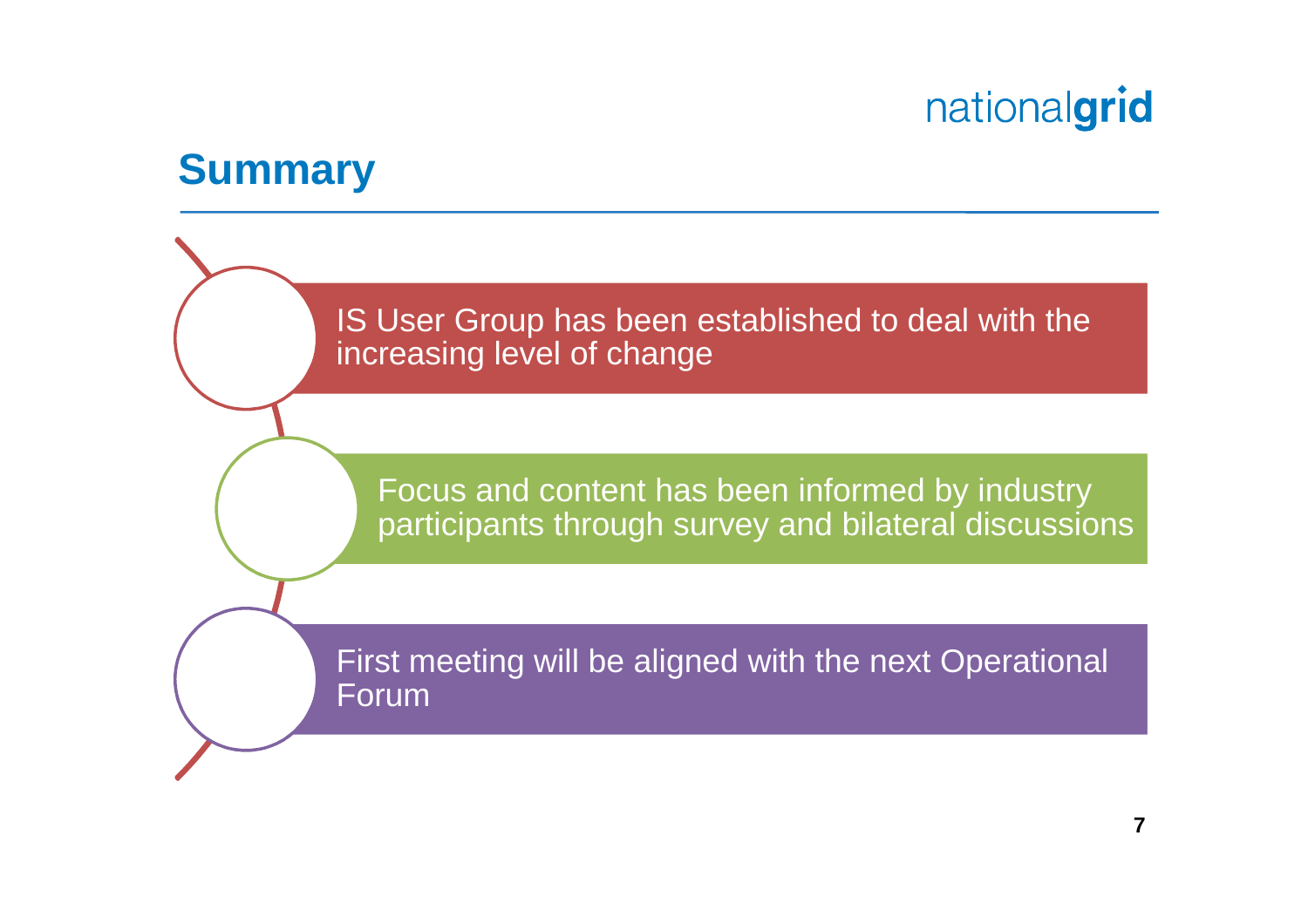### **Industry Updates**